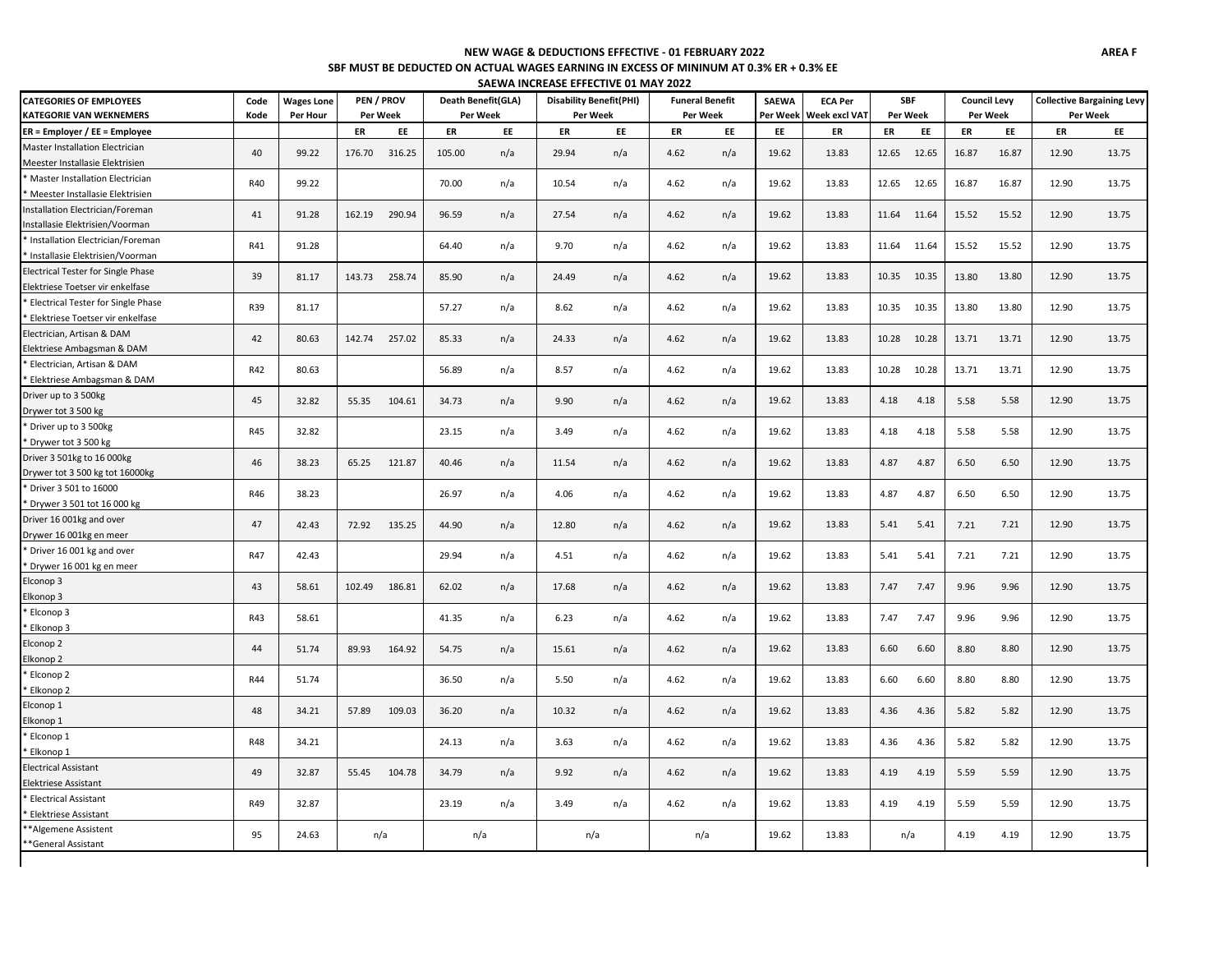| <b>CATEGORIES OF EMPLOYEES</b><br><b>KATEGORIE VAN WEKNEMERS</b> | Code<br>Kode | <b>Wages Lone</b><br>Per Hour |           | PEN / PROV<br><b>Per Week</b> | Death Benefit(GLA)<br>Per Week | <b>Disability Benefit(PHI)</b><br>Per Week |           |     | <b>Funeral Benefit</b><br>Per Week |           | <b>SAEWA</b> | <b>ECA Per</b><br>Per Week Week excl VAT | <b>SBF</b><br>Per Week |      | <b>Council Levy</b><br><b>Per Week</b> |           | <b>Collective Bargaining Levy</b><br>Per Week |       |
|------------------------------------------------------------------|--------------|-------------------------------|-----------|-------------------------------|--------------------------------|--------------------------------------------|-----------|-----|------------------------------------|-----------|--------------|------------------------------------------|------------------------|------|----------------------------------------|-----------|-----------------------------------------------|-------|
| ER = Employer / EE = Employee                                    |              |                               | <b>ER</b> | EE                            | ER                             | EE                                         | <b>ER</b> | EE  | ER                                 | <b>EE</b> | <b>EE</b>    | ER                                       | ER                     | EE   | ER                                     | <b>EE</b> | ER                                            | EE    |
| Storeman<br>Stoorman                                             | 93           | 34.21                         | 57.89     | 109.03                        | 36.20                          | n/a                                        | 10.32     | n/a | 4.62                               | n/a       | 19.62        | 13.83                                    | 4.36                   | 4.36 | 5.82                                   | 5.82      | 12.90                                         | 13.75 |
| *Storeman<br>*Stoorman                                           | <b>R93</b>   | 34.21                         |           |                               | 24.13                          | n/a                                        | 3.63      | n/a | 4.62                               | n/a       | 19.62        | 13.83                                    | 4.36                   | 4.36 | 5.82                                   | 5.82      | 12.90                                         | 13.75 |
| Apprentice Stage 4<br>Vakleerling Stadium 4                      | 54           | 56.48                         | 98.59     | 180.02                        | 59.77                          | n/a                                        | 17.04     | n/a | 4.62                               | n/a       | 19.62        | 13.83                                    | 7.20                   | 7.20 | 9.60                                   | 9.60      | 12.90                                         | 13.75 |
| Apprentice Stage 3<br>Vakleerling Stadium 3                      | 53           | 40.32                         | 69.07     | 128.53                        | 42.67                          | n/a                                        | 12.17     | n/a | 4.62                               | n/a       | 19.62        | 13.83                                    | 5.14                   | 5.14 | 6.85                                   | 6.85      | 12.90                                         | 13.75 |
| Apprentice Stage 2<br>Vakleerling Stadium 2                      | 52           | 36.31                         | 61.73     | 115.72                        | 38.42                          | n/a                                        | 10.96     | n/a | 4.62                               | n/a       | 19.62        | 13.83                                    | 4.63                   | 4.63 | 6.17                                   | 6.17      | 12.90                                         | 13.75 |
| Apprentice Stage 1<br>Vakleerling Stadium 1                      | 51           | 30.64                         | 51.38     | 97.68                         | 32.43                          | n/a                                        | 9.25      | n/a | 4.62                               | n/a       | 19.62        | 13.83                                    | 3.91                   | 3.91 | 5.21                                   | 5.21      | 12.90                                         | 13.75 |
| Working ECA Employer<br>Werkende EAV Werkgewer                   | 63           |                               |           |                               |                                |                                            |           |     |                                    |           |              | 13.83                                    |                        |      | 33.73                                  |           |                                               |       |
| Non-ECA working Employer<br>Nie-EAV werkende Werkgewer           | 64           |                               |           |                               |                                |                                            |           |     |                                    |           |              |                                          |                        |      | 33.73                                  |           |                                               |       |
| ECA employer with pension<br>EAV werkgewer met pensioen          | 66           |                               | 632.50    |                               |                                |                                            |           |     |                                    |           |              | 13.83                                    |                        |      | 33.73                                  |           |                                               |       |
| Non-ECA employer with pension<br>Nie-EAV werkgewer met pensioen  | 67           |                               | 632.50    |                               |                                |                                            |           |     |                                    |           |              |                                          |                        |      | 33.73                                  |           |                                               |       |

**\* RISK BENEFIT ONLY ( FIXED TERM CONTRACTS ) REFLECTING ON LEVY WITH "R" PREFIX** 

# **Area F means the Magisterial Districts of Port Elizabeth, Uitenhage and Motherwell.**

- 1. Employer pays ECA levies and compulsory for employers who are members of the ECA.
- 2. Vat is payable on ECA levies only.
- 3. Please ensure that the correct designation code is entered for each employee on the monthly contribution sheet.
- 4. The minimum council levy is **R80.00** per month per firm.
- 5. Council levy are retained by the Bargaining Council and used towards administration cost.
- 6. \*\*Note that the job description must be adhered to. (**NB**: Maximum period of employment as code 95 is 4 months)

# **A "General Assistant" means an employee who is engaged in any or all of the following tasks:**

 Digging holes and trenches, planting poles and laying and pulling cables in trenches, chasing and cutting walls and concrete floor for conduit, providing no power tools are used. Loading or unloading materials,stripping redundant intallations and equipment incidental thereto from which the supply cables have been removed.

- are not members of the party employer organisation(s) must pay R12.90 per week for each scheduled employee in their employ and all employees who are not members of the party union(s) must pay an amount of R13.75 each per week. The object of CBL is to subsidise the costs ocassioned by collective bargaining and is effective from date of operation of the collective agreement. 7. **A Collective Bargaining Levy (CBL)** has been introduced for all non party employers and non party union employees. Employers who
- 8. Standby Allowance is **R 101.50** per standby shift; Subsistence Allowance is **R 154.80** and travel per kilometer is **R 3.86**